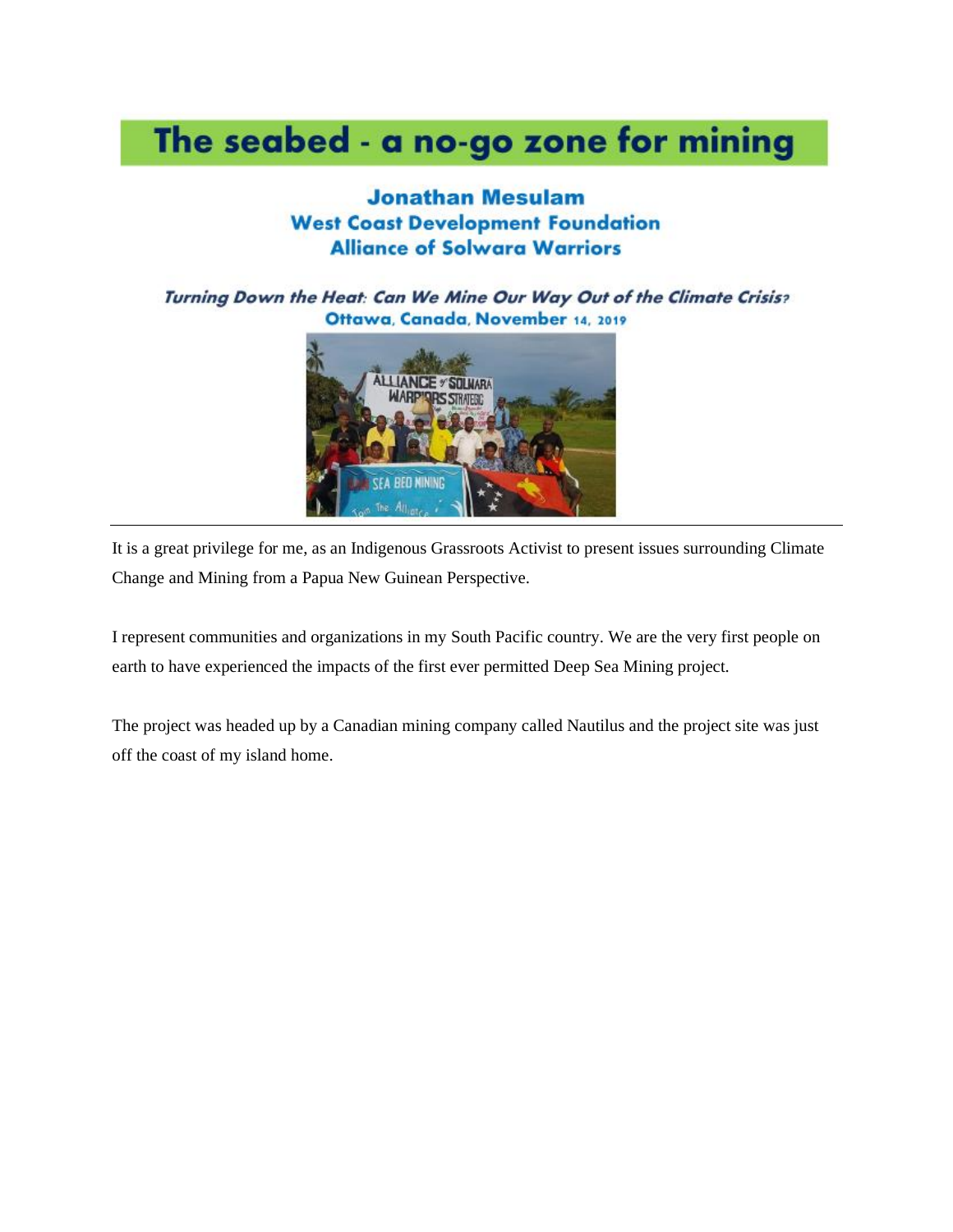

Here you see my island of New Ireland in Papua New Guinea and the Solwara 1 project site of Nautilus.

My village is called Danu and is located on the west side of New Ireland province just 30 kilometers away from the project site. I am from the Loxun Clan and one of the Mandak peoples.

As member of the International Community, we are concerned about the countless challenges the world is facing today. Climate Change is a reality to which we cannot remain indifferent.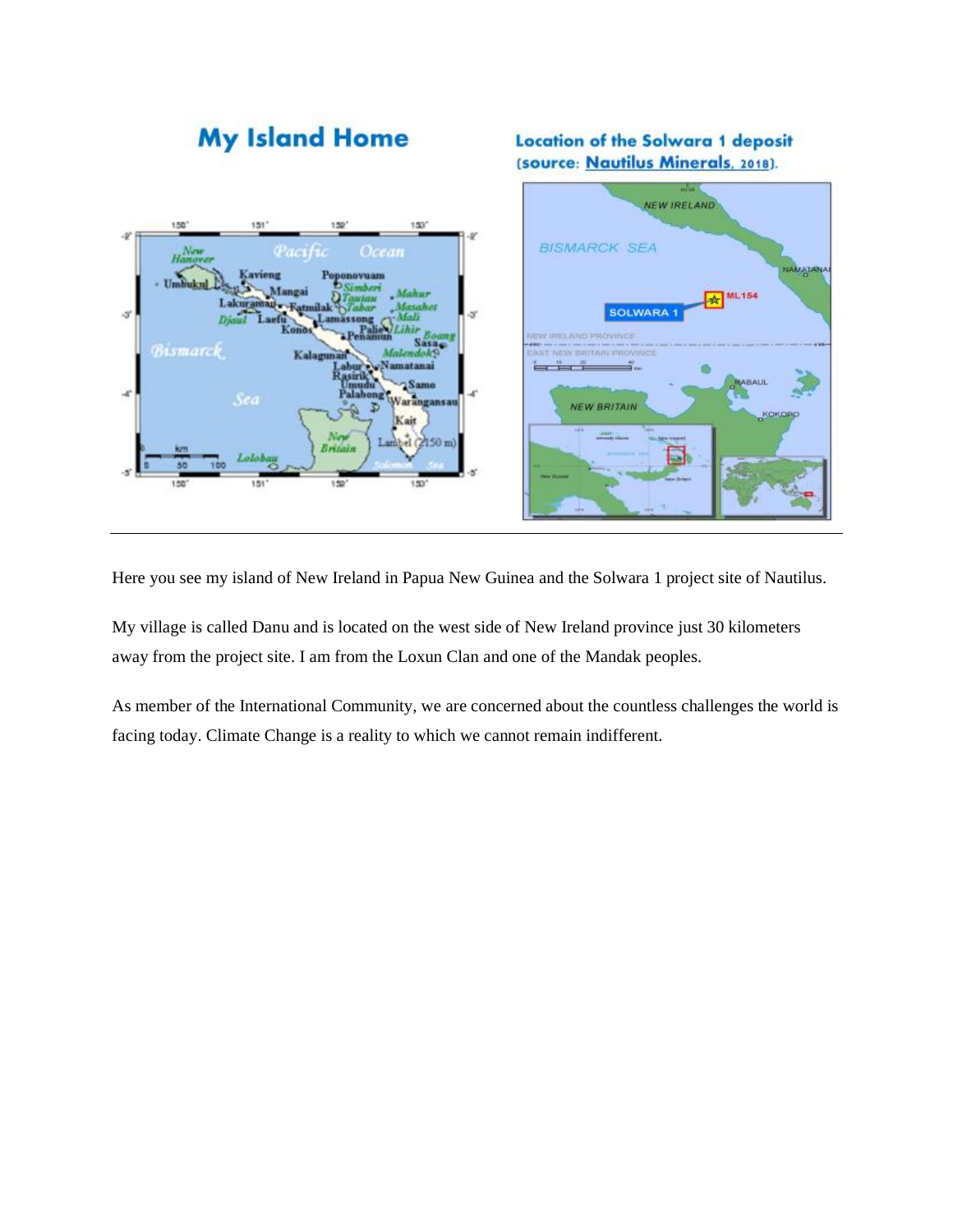#### Hydrothermal Vents - cradles of life on earth



Hydrothermal vents, such as these, were the target of Nautilus's mining project.

These vents occur at depths of 1000 to 4000 metres. They are thought to be the origins of life on earth. Active vent zones are thought to only exist in 50 square kilometers of the ocean.

They spew out a hot chemical and mineral rich mixture from the depths of the earth that solidifies into structures called chimneys.

The environment around these vents is very cold, pitch dark, and under a great deal of pressure. Still, these vents are teeming with unique and unusual life forms, some of which only occur on a particular vent.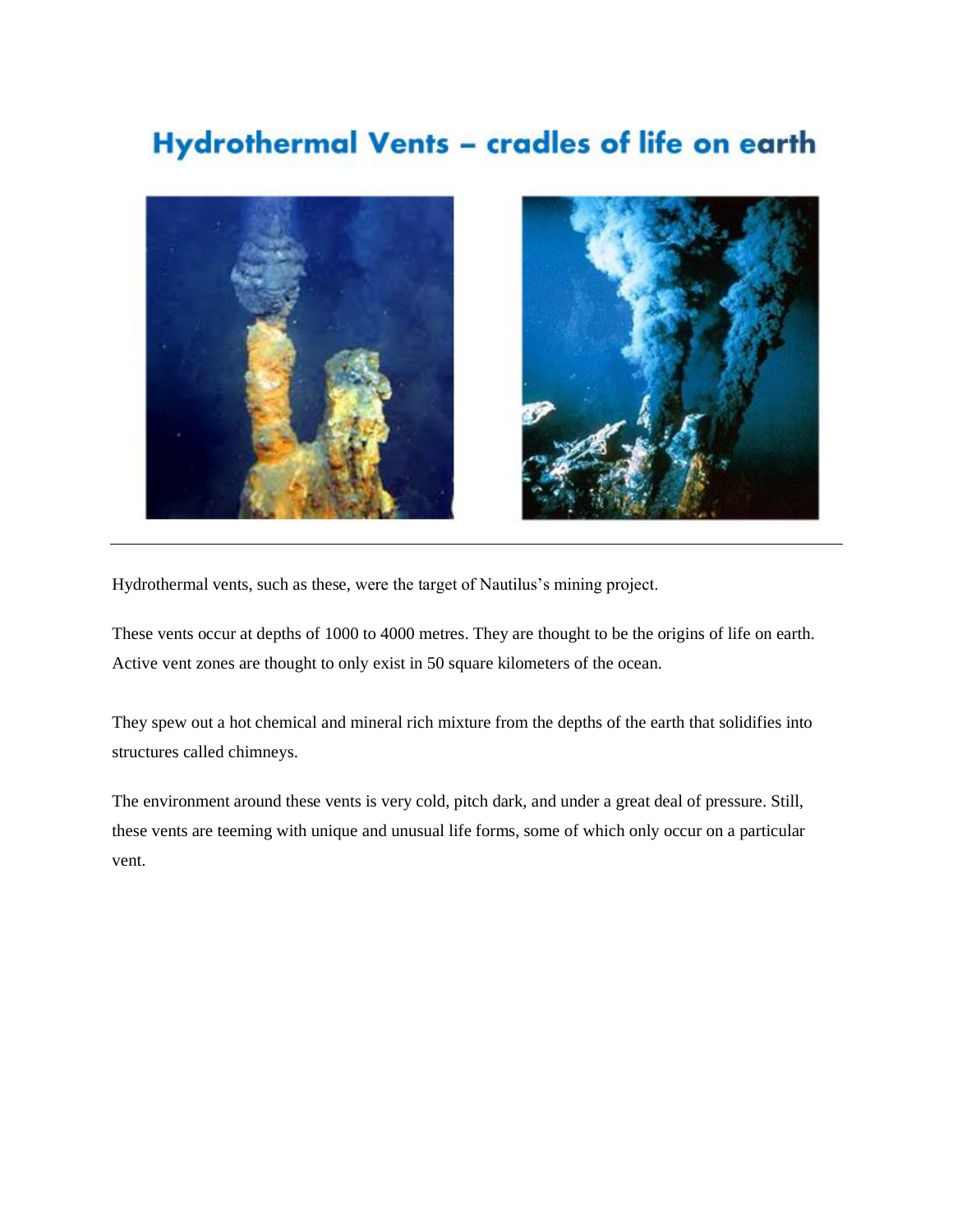## **Hydrothermal Vents - Unique Life Forms**



These are some of the amazing creatures that can be found around hydrothermal vents.

They are unlike any other species on earth. They survive by feeding on bacteria and other single-celled organisms that do not derive energy from photosynthesis, but from the chemicals spewed out by the vents.

Only a fraction of the species on these vents have been discovered to date. These vents, and the animals around them, have barely been studied because they are so very deep and remote.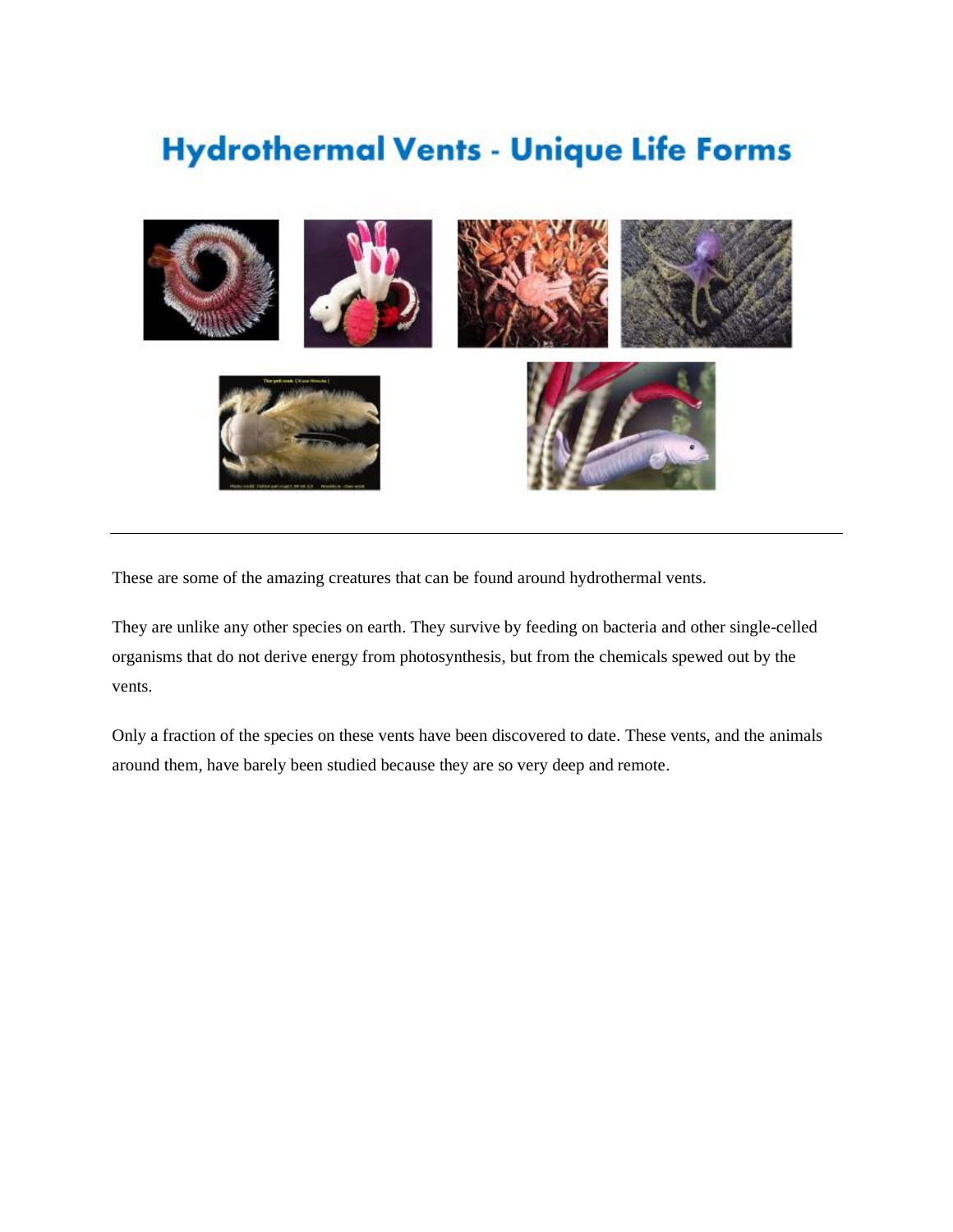# **Nautilus's Deep Sea Mining Equipment**



These are the machines that Nautilus built to lower unto the seabed near my home.

They are designed not only to destroy the hydrothermal vents but also to dig into the seabed beneath the vents.

The species around the vents will be destroyed as well. We have no idea how this impact may affect the wider food chain in the Bismarck Sea that we depend on.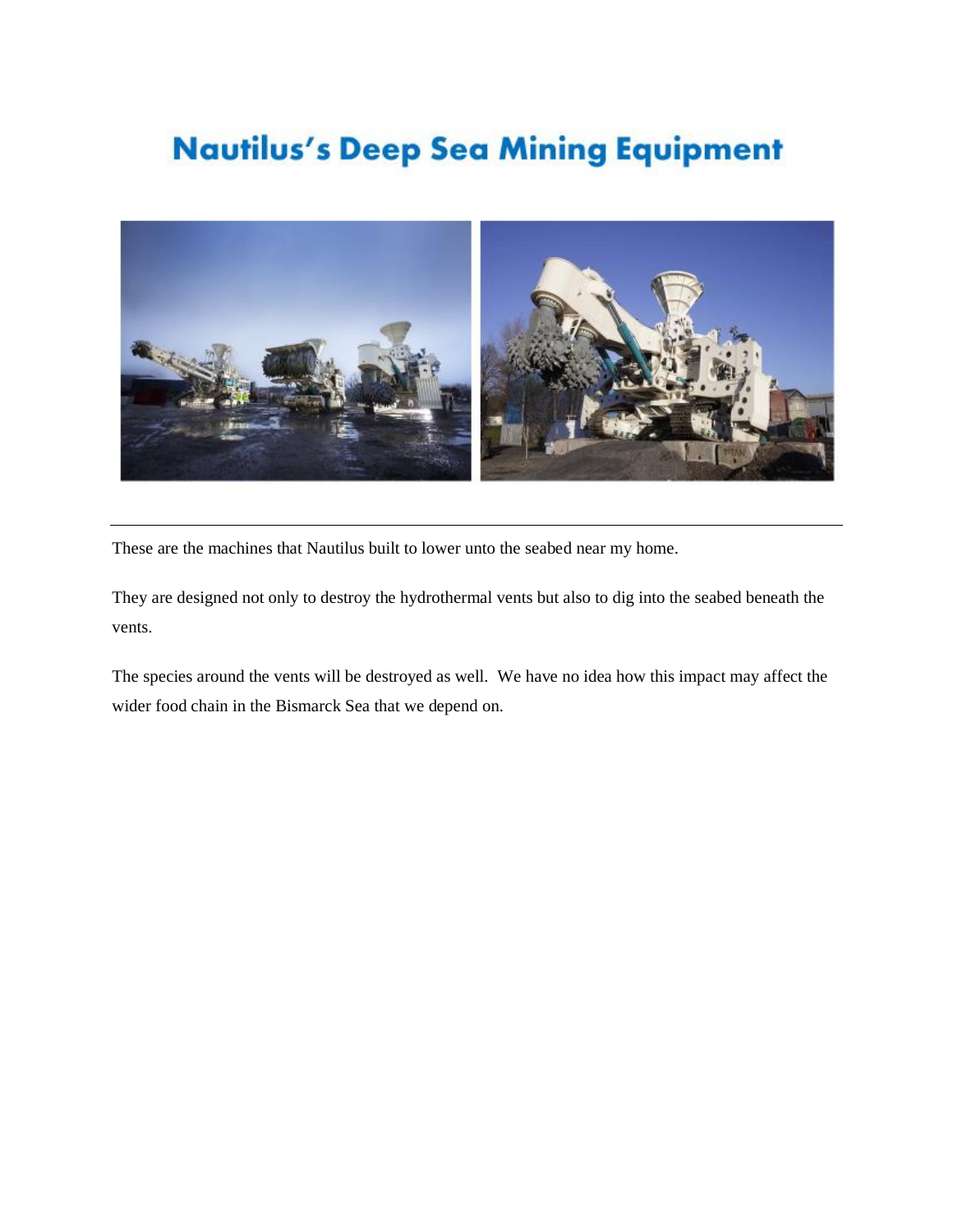#### **Impacts of exploration by Nautilus**





When Nautilus conducting its exploration we started to experience serious impacts.

We became fearful for our future. We were worried because the mining is experimental, there are no examples anywhere in the world, and Papua New Guinea has no regulatory framework. Also, we knew that there is an active undersea volcano at that site, could it cause a tsunami?

It also affected our unique shark calling culture that is our identity. We can call sharks to our canoes. They are a major source of food for our people. When Nautilus started its exploration activities the sharks left our waters.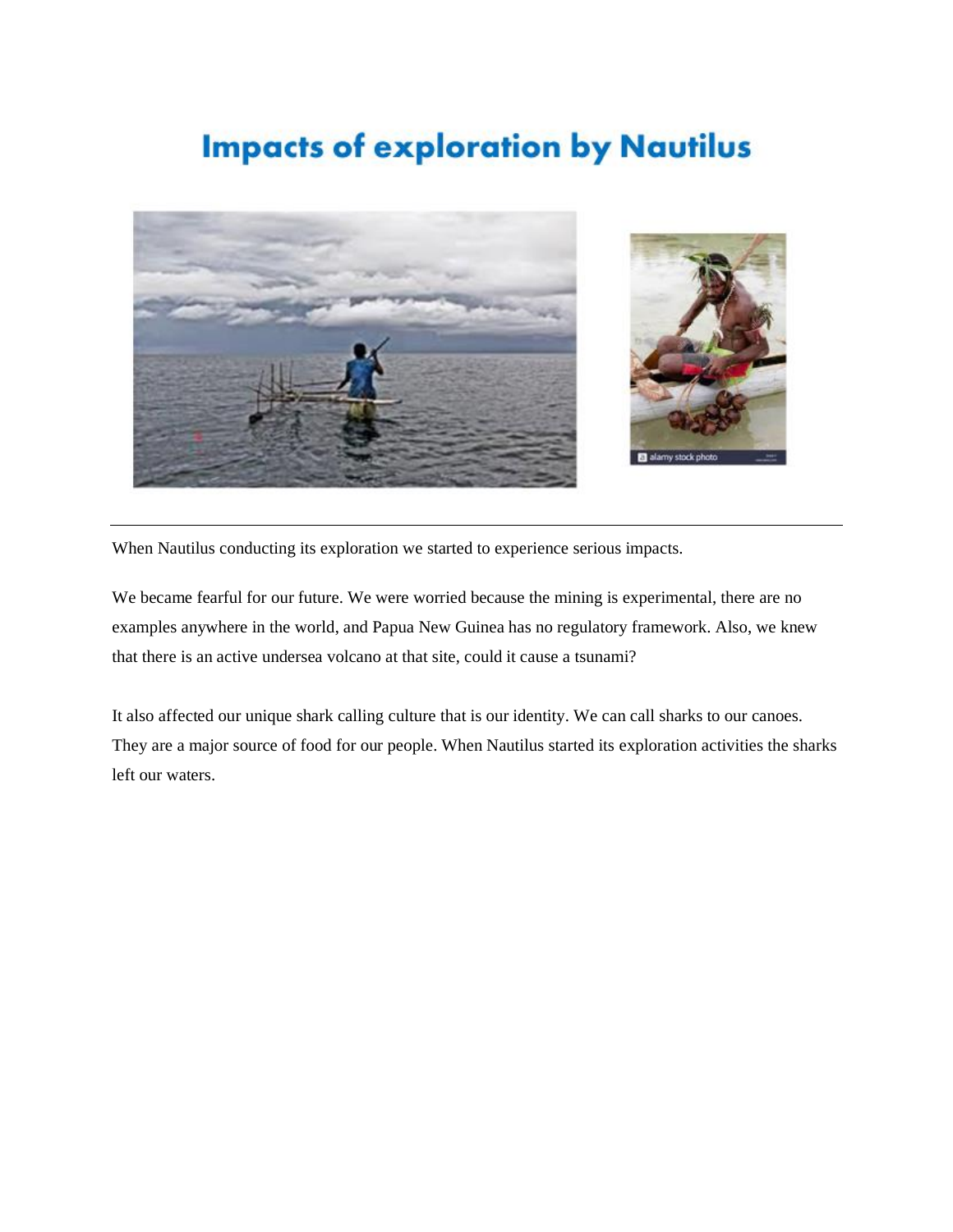#### **Opposition to Nautilus's Solwara 1 Project**



Slowly we organized and started to oppose Nautilus's Solwara 1 Project.

This year, Nautilus went bankrupt and the company is now seeking protection for some of its creditors. A few years ago Nautilus used arbitration against our government to make it borrow money 125 million dollars to cover a 15% stake in the project. Now our government stands to lose this money.

And we don't know what will happen with the mineral rights and permits Nautilus has for the Solwara 1 project.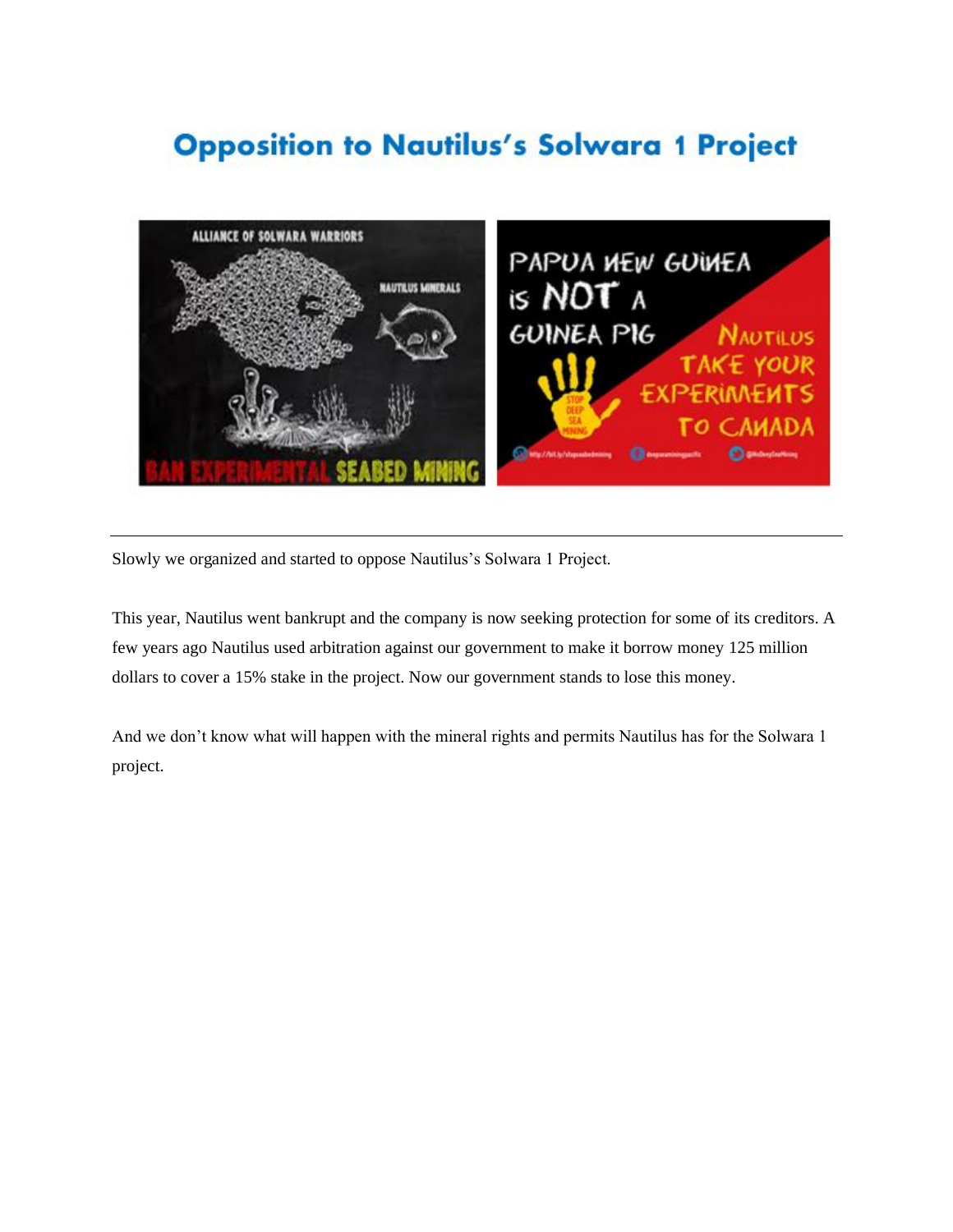### **Other Nautilus concessions in Papua New Guinea**



Also, your company Nautilus has many more tenements in the waters around Papua New Guinea, and around other Pacific Island Countries, such as Tonga.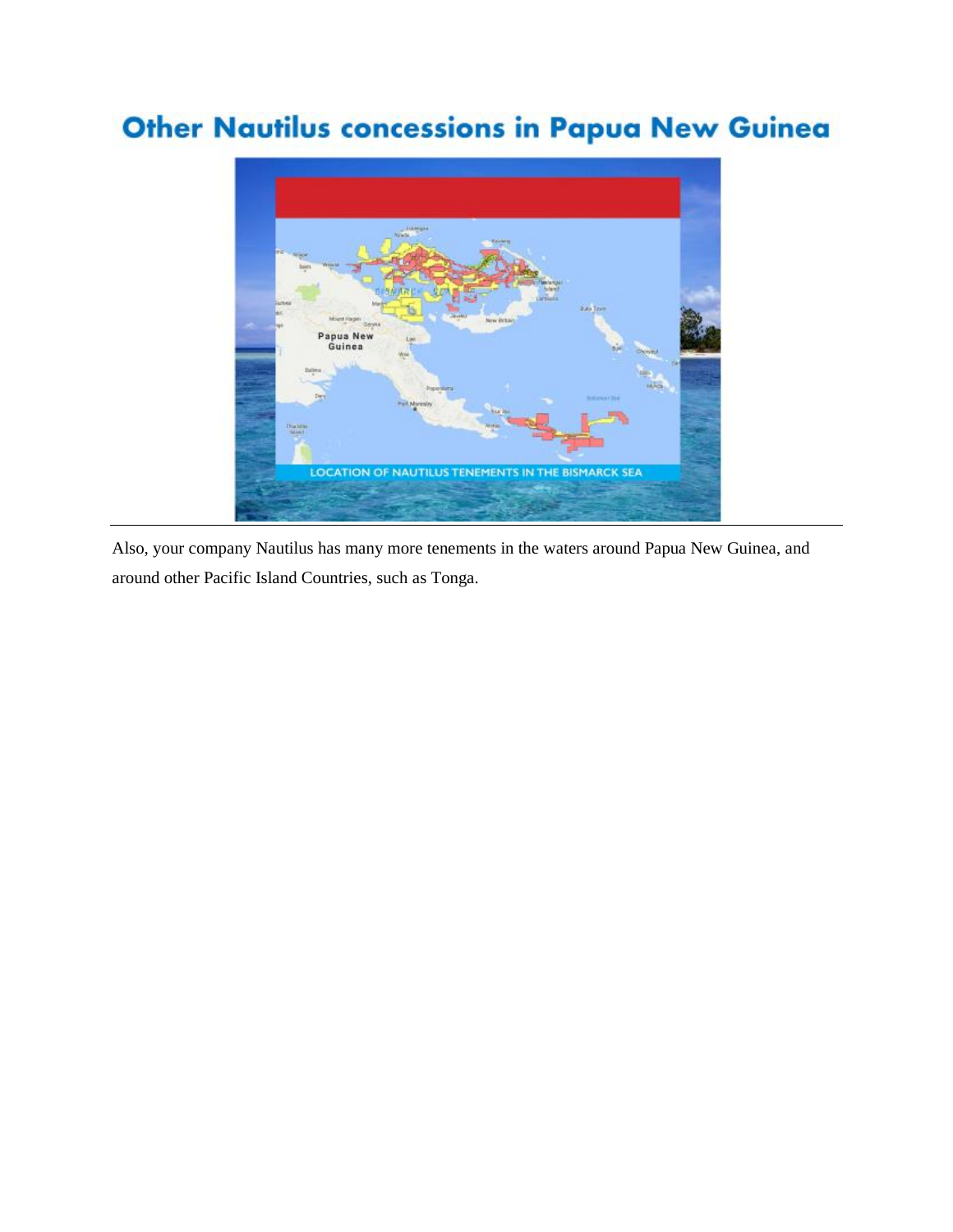# **Polymetallic Nodules**

#### **Seamount Crusts**



Hydrothermal vents are not the only target of mining companies.

They are also targeting Polymetallic Nodules, which are found at depths of 4000-6000 meters, and Seamount Crusts, which are found at depths of 800-2500 meters.

Each of these ecosystems have unique and largely undiscovered species associated with them.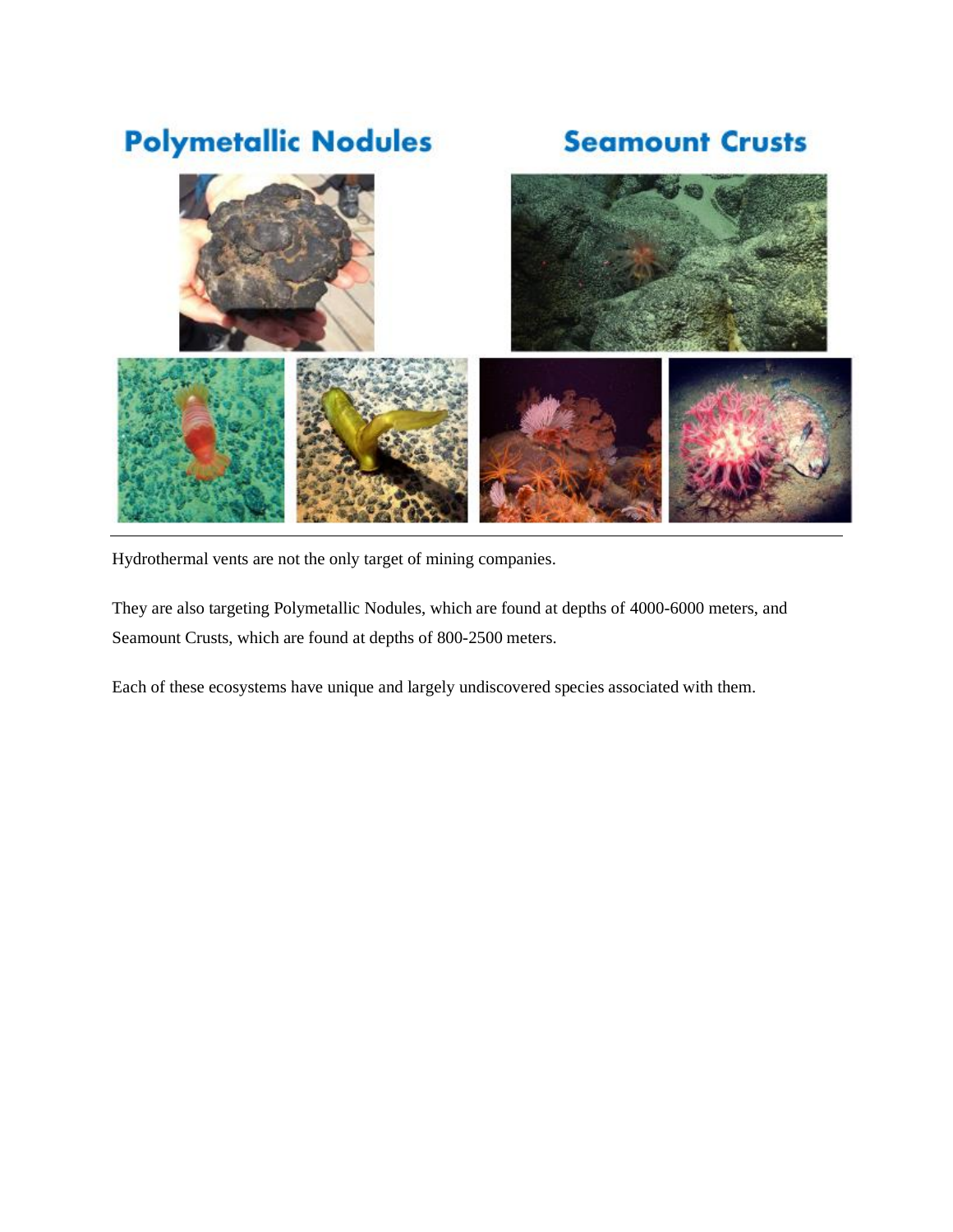# **Global Prospective Deep Sea Mining Projects**



This map shows the known locations of hydrothermal vents, polymetallic nodules and seamount crusts.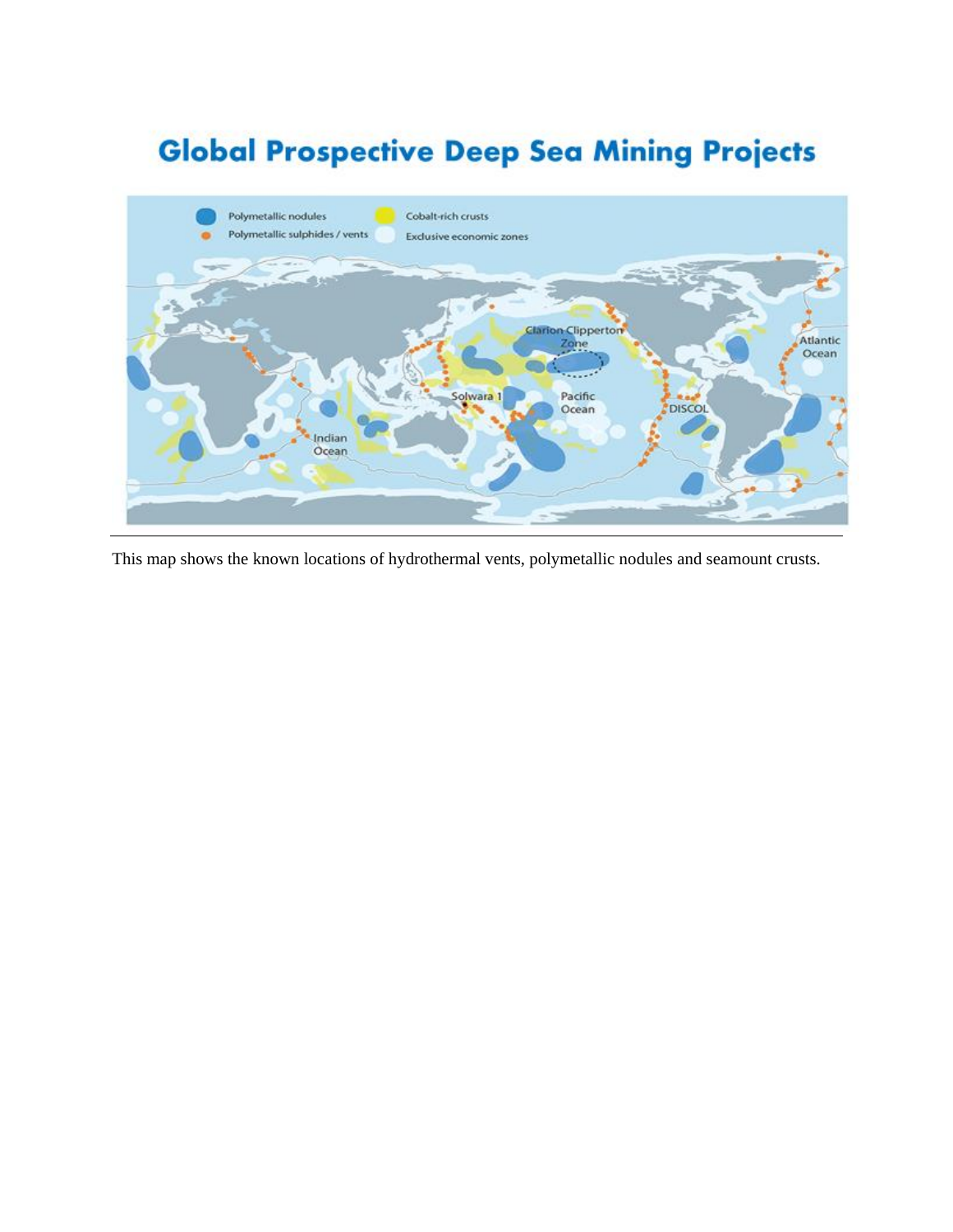# Metals in each DSM target ecosystem









nickel, cobalt, copper, manganese, iron oxides

Cobalt, manganese, iron, copper, nickel platinum

Each of these target deep sea ecosystems contain a range of metals, some of the major ones are named here.

You will notice that some of these are metals that are needed for the technologies of the green economy.

But does that make it all right to destroy these ecosystems with unknown consequences?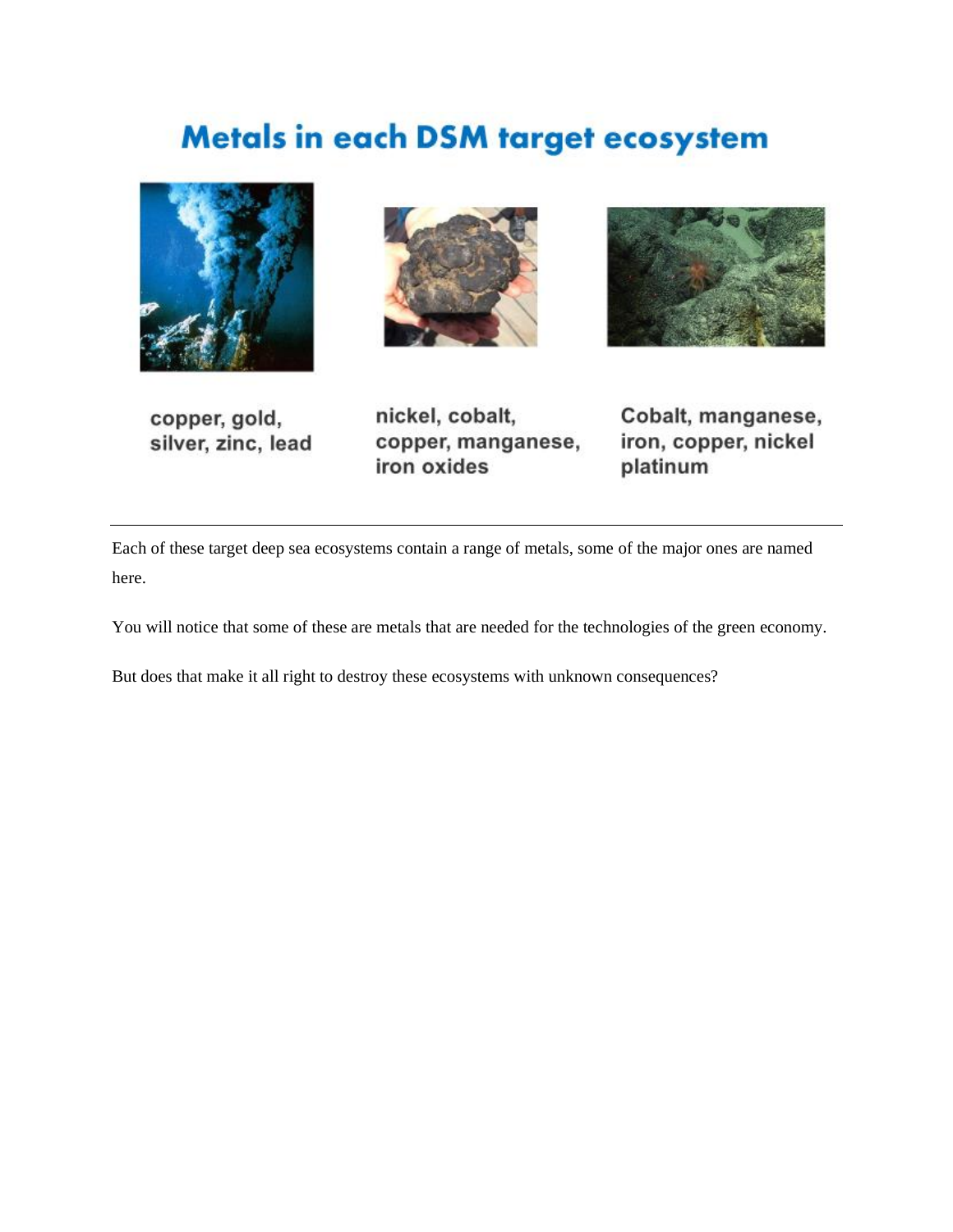# **Industry public relations**



Mining companies that want to profit from mining the deep sea are marketing their companies as providing the solution of the world's climate crisis.

For example, Canada's DeepGreen, whose CEO Gerard Barron made a lot of money when he sold his shares in Nautilus, is promoting his company as providing "metals for the future."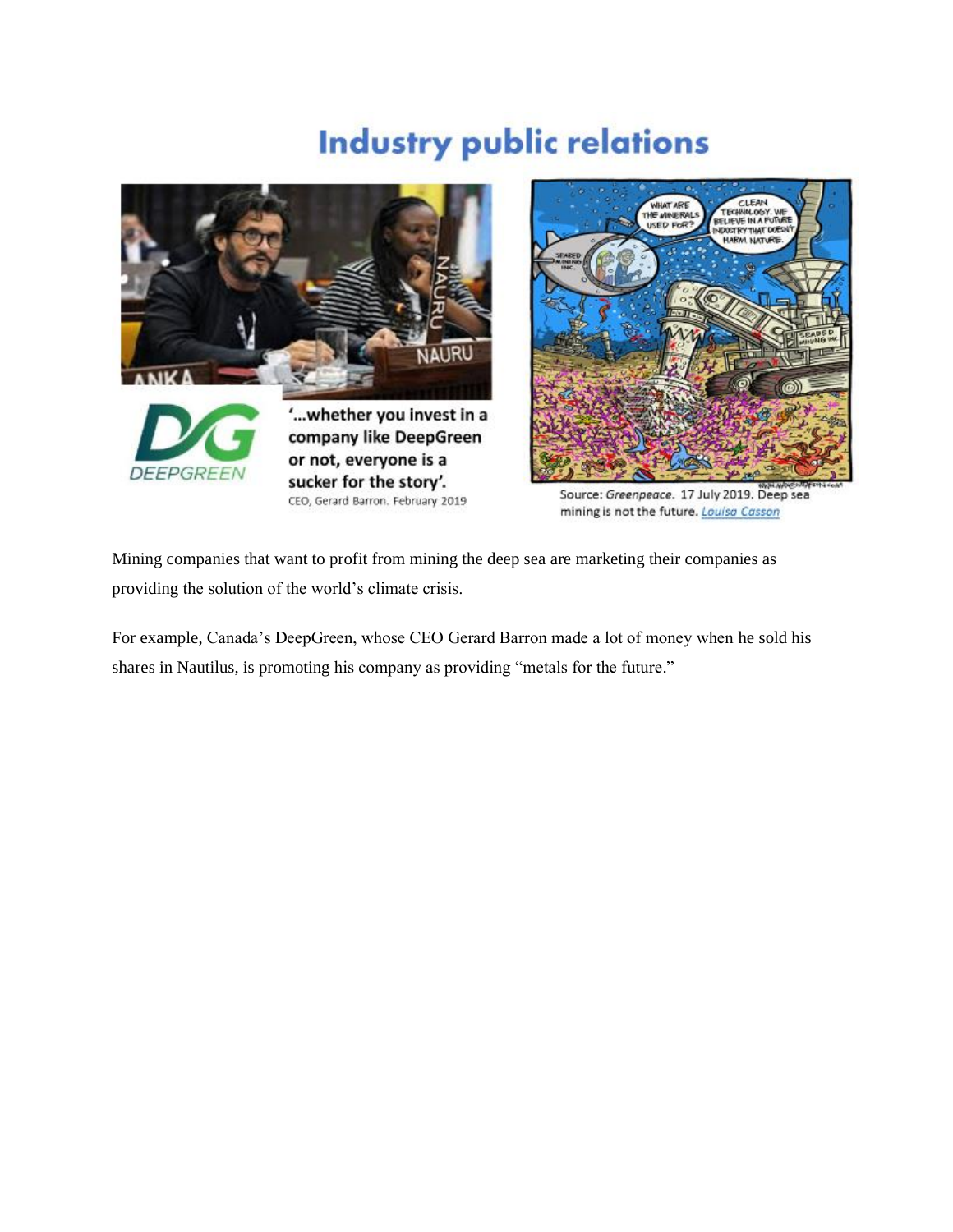#### **Corporate Capture of the International Seabed Authority - United Nations**

#### Mining Watch Canada | Deep Sea Mining Campaign | London Mining Network JULY 2019



- Twenty-nine exploration licences
- More than 1 million square kilometres of international seabed
- China, Korea, the United Kingdom, France, Germany, Russia, Kiribati, Nauru, Tonga and the Cook Islands, and
- Lockheed Martin (UK Seabed Resources)
- Canada's DeepGreen (Nauru Ocean Resources Inc.)
- Canada's Nautilus Minerals Inc. (Tonga Offshore Mining Limited).
- No exploitation, or mining, licence yet
- No mining regulations yet

The seabed and ocean floor and its subsoil in international waters has been recognized under the 1982 United Nations Law of the Sea Treaty (UNCLOS) as the "Common Heritage of Mankind."

The International Seabed Authority has the jurisdiction to issue exploration permits for deep sea mining. Twenty-nine such permits have been issued covering more than a million square kilometers of the seabed.

Michael Lodge the Secretary-General of the International Seabed Authority – you can see him on this slide - is very actively promoting Seabed Mining and also DeepGreen, the Canadian mining company, not only wearing DeepGreen's hat but also appearing on the company's promotional video.

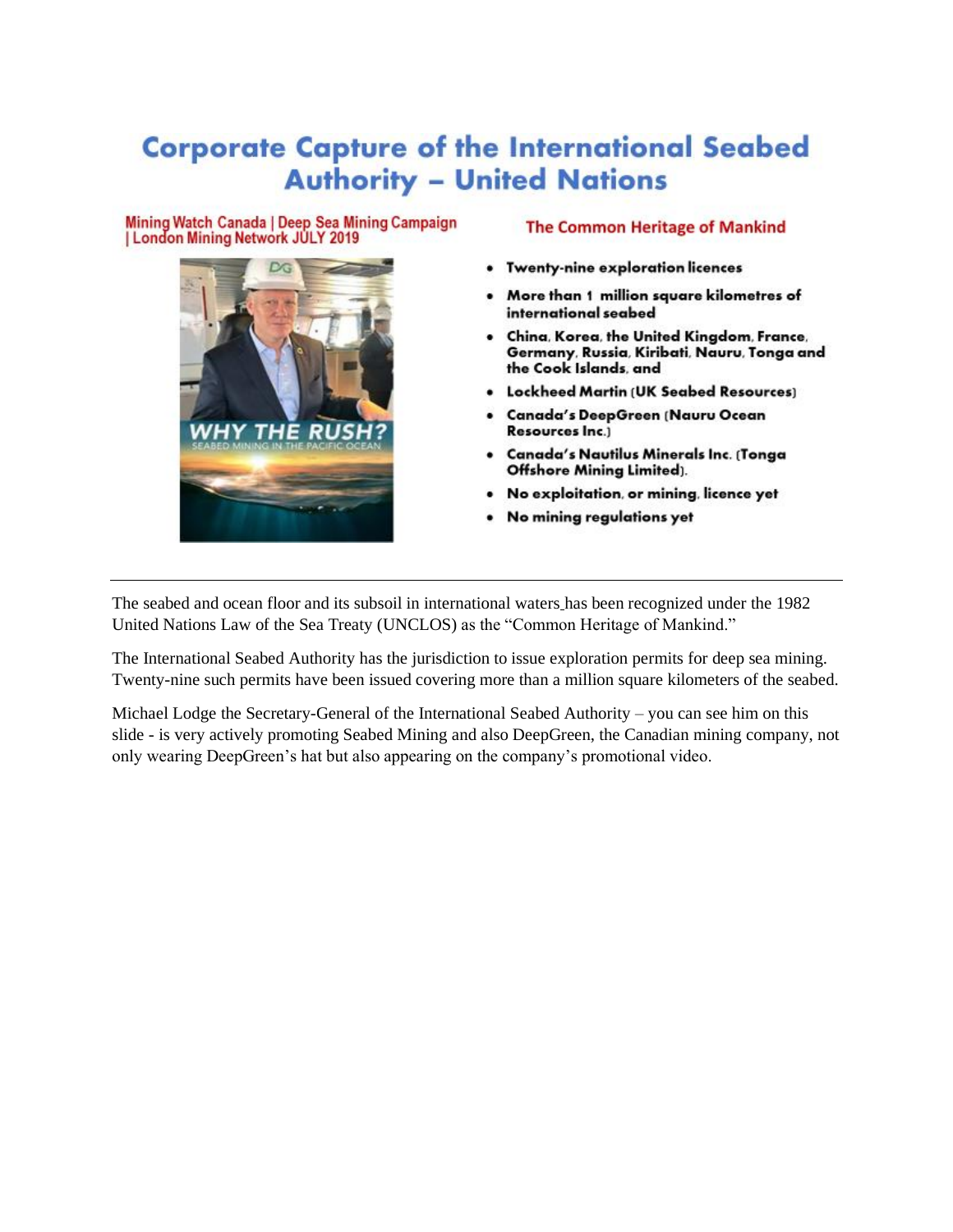# **Calling for a ban on Deep Sea Mining**



In Papua New Guinea we have learned that Deep Sea Mining is dangerous for the sea, for our livelihoods, culture and economy. We are calling for a ban on Deep Sea Mining and our government has recently supported calls by other Pacific Island Countries for a moratorium on Deep Sea Mining.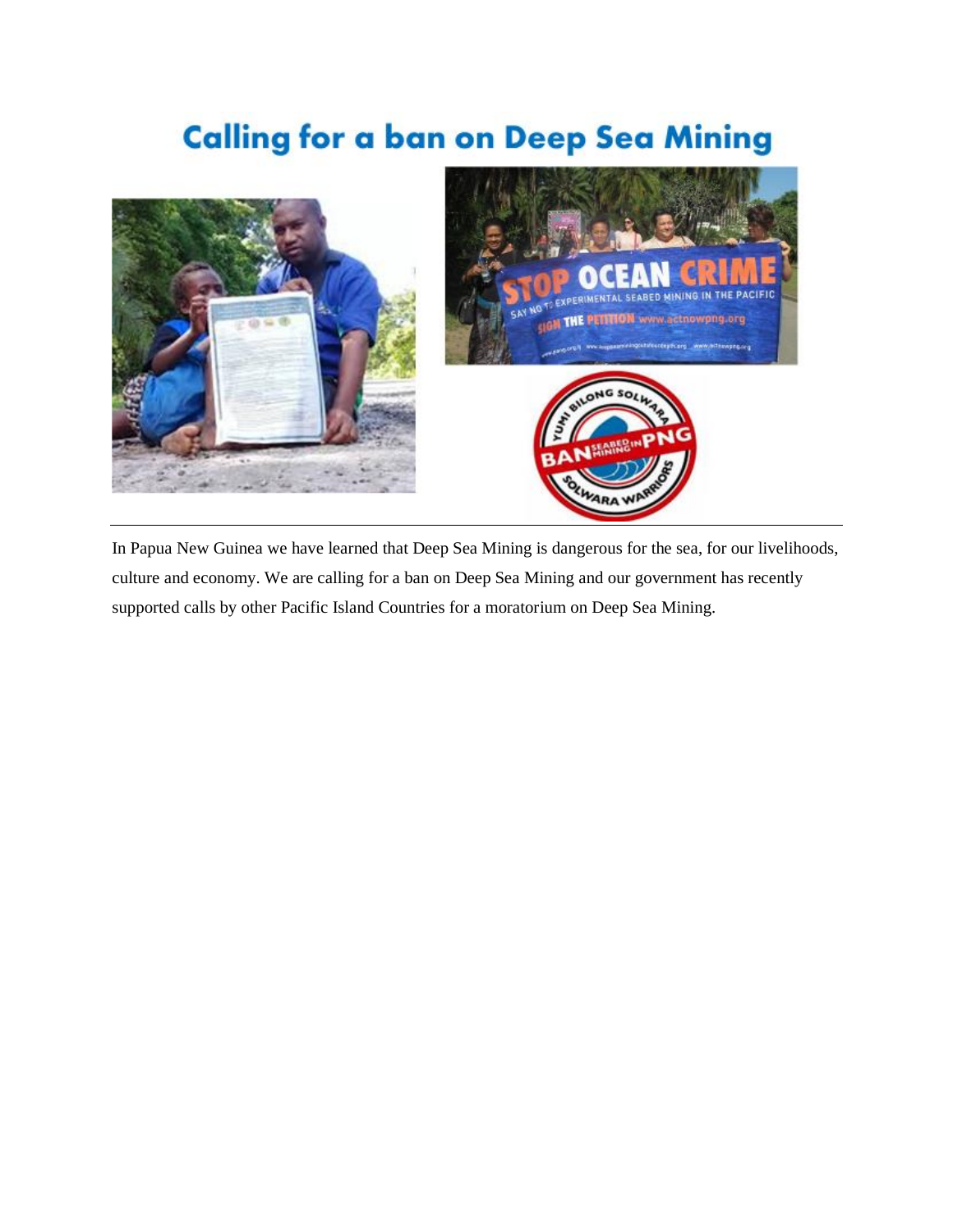### Why we want a ban on Deep Sea Mining

- We rely on healthy oceans for our food, our livelihood and our culture
- Oceans are already overstressed by human impacts such as plastics, overfishing, acidification. DSM would be a catastrophic additional burden
- Species extinction is a serious and growing problem, the many unusual species associated with DSM target areas are virtually unknown and especially vulnerable
- We are not fooled by the rhetoric of the mining industry we believe this is just another profit making scheme for frontier investors like DeepGreen and powerful multinationals such as Lockheed Martin
- Unacceptable mining impacts are not properly addressed on land and will be even harder to detect and avoid and impossible to mitigate in a deep marine environment
- The mining industry has proven itself to be irresponsible on land in every way environmentally, socially, in terms of human rights, paying taxes, mine closure and taking responsibility for harm done. This is not an industry we can entrust with our precious oceans

There are many reasons why we want a ban on Deep Sea Mining. I've listed some here.

I'll just mention again that we Pacific people rely heavily on healthy oceans for our food, our livelihood and our culture. We cannot accept any such grave threat to the ocean

Also we know that unacceptable mining impacts on land are still not properly addressed and will be even harder to detect and avoid, and impossible to mitigate in a deep marine environment.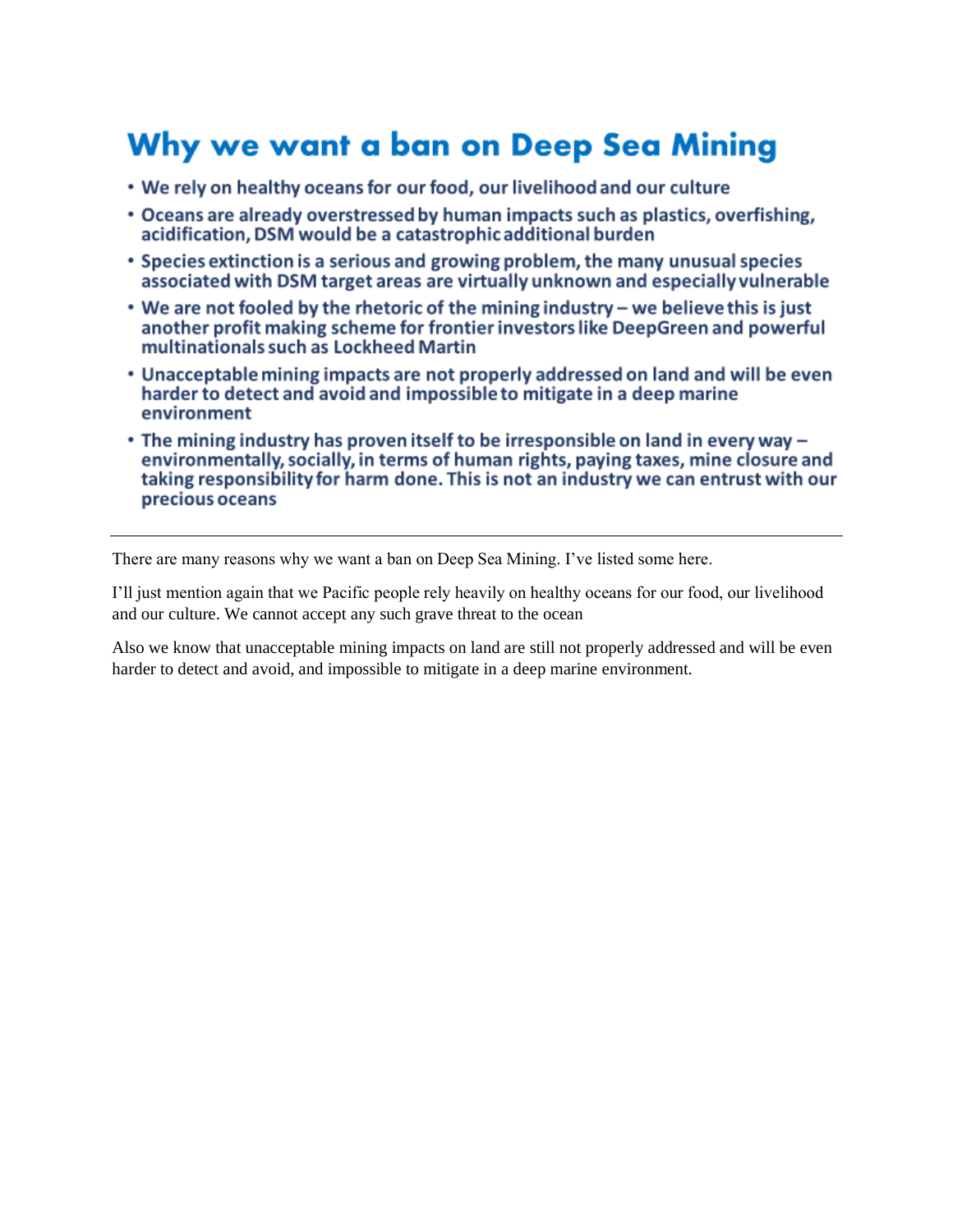#### We are not alone

- . European Parliament January 16, 2018 "...international moratorium on commercial deep-sea mining exploitation licences..."
- Pacific island country organizations and governments are calling for a ban or moratorium: Fiji; Papua New Guinea; Vanuatu
- . International Civil Society Organizations and Coalitions Deep Sea Mining Campaign has called for a ban on DSM, Greenpeace has called for a moratorium as has the Deep Sea Conservation Coalition - "there should be a moratorium on: deep seabed mining; the adoption of seabed mining regulations for exploitation (including the "International Seabed Authority Exploitation Regulations"); and the issuing of exploitation and new exploration contracts"
- Scientists See for example http://ourcommonheritage.org/

We are no longer alone in our opposition. The European Parliament has called for an international moratorium on commercial deep sea mining exploitation licenses.

We are also supported by our Pacific neighbours Fiji and Vanuatu, which have called for a moratorium on deep sea mining.

And we are supported by a growing number of NGOs, Churches, and scientists.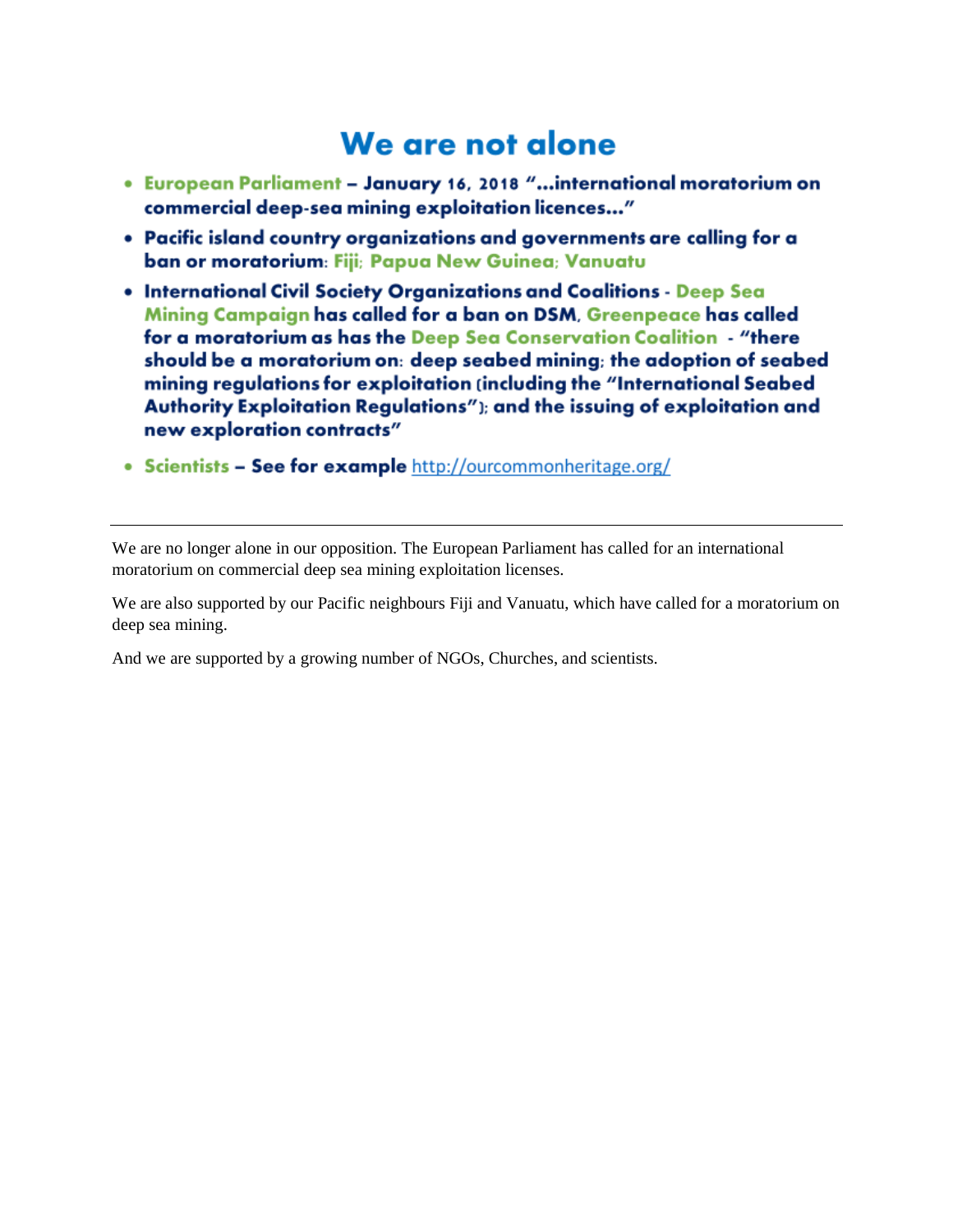#### **What can the Canadian government do?**

- The Canadian Government needs to follow through on its commitments<br>to provide the Ombudsperson for Responsible Enterprise the powers to<br>compel documents and witnesses in the course of investigations of complaints.
- The Canadian Government needs to implement regulations that will mandate human rights due diligence for its multinationals operating<br>overseas such as Nautilus and DeepGreen.
- . The Canadian Government needs to promote recycling of metals for green technology and support innovation towards a post-extractive economy.
- The Canadian Government needs to protect its own oceans by ensuring<br>that provisions of its laws that protect fish bearing waters from mine<br>waste apply to Deep Sea Mining.

There are many things that the Canadian Government can do.

It should promote sustainable harvesting of resources and care for the environment, not only in Canada

but also by Canadian companies operating overseas.